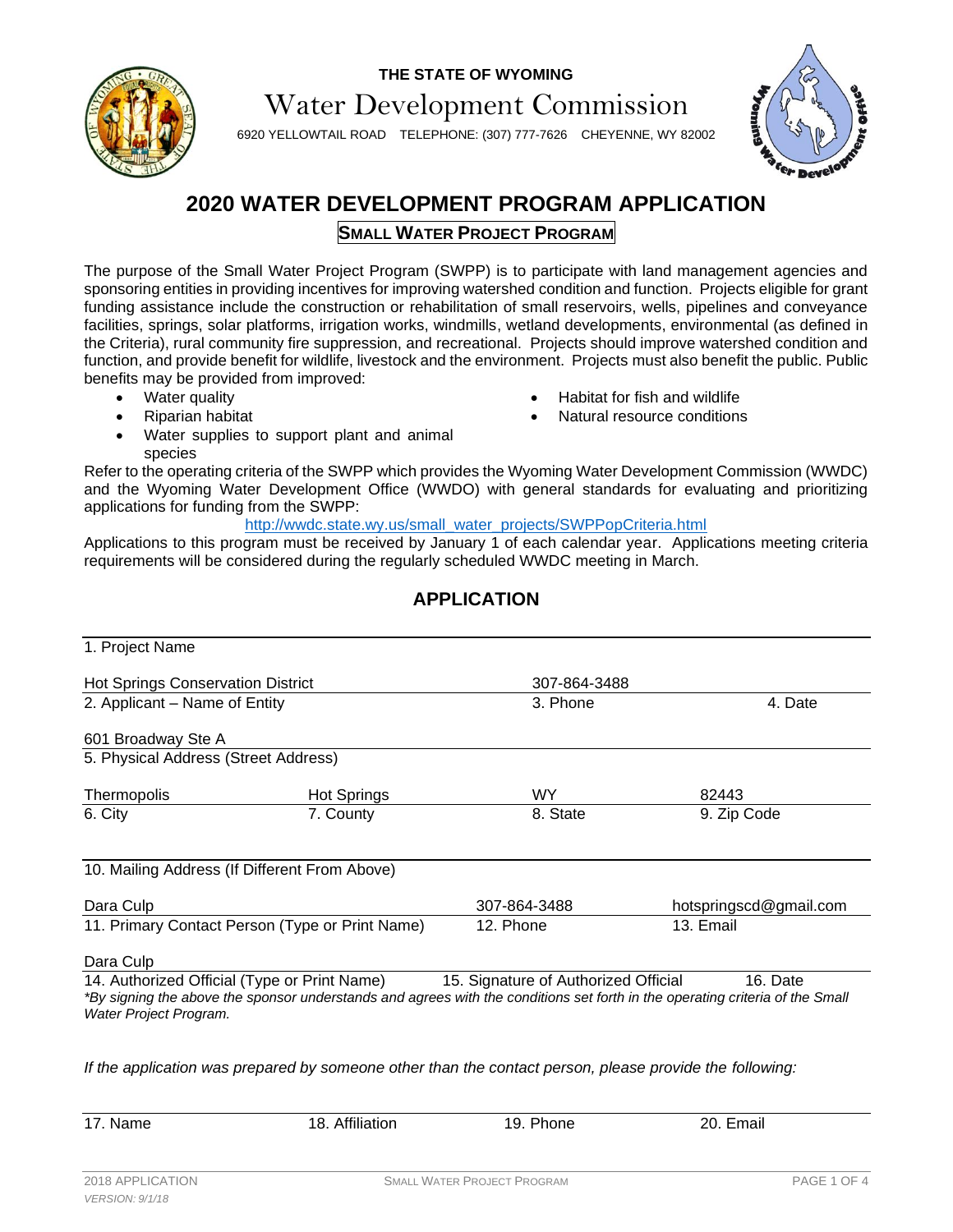#### **21. Project Components** *(Please identify all applicable components.)*

| Type <sub>1</sub>                | Quantity | <b>New</b><br><b>Development</b> | <b>Rehabilitation</b> | Latitude<br>(Required) | Longitude<br>(Required) |
|----------------------------------|----------|----------------------------------|-----------------------|------------------------|-------------------------|
| <b>Small Reservoir</b>           |          | П                                | П                     |                        |                         |
| Well                             |          | П                                | ┑                     |                        |                         |
| <b>Solar Platforms</b>           |          |                                  |                       |                        |                         |
| Pipeline                         |          | П                                | J                     |                        |                         |
| Tank                             |          | П                                | П                     |                        |                         |
| Spring Development               |          |                                  |                       |                        |                         |
| Wetland                          |          | П                                |                       |                        |                         |
| Environmental                    |          | П                                | П                     |                        |                         |
| Irrigation                       |          | П                                |                       |                        |                         |
| Windmill                         |          |                                  |                       |                        |                         |
| Rural Community Fire Suppression |          |                                  | П                     |                        |                         |
| Recreational                     |          |                                  |                       |                        |                         |

*1. The project types listed in the above table will be considered eligible as defined by the Small Water Projects Program Criteria. Environmental projects are defined as those that provide for stream bank stability, water quality improvements, or erosion protection.*

### **22. Legal Description** *(Optional)*

| Township | Range | Section | <b>Quarter Section</b> |
|----------|-------|---------|------------------------|
|          |       |         |                        |
| Township | Range | Section | <b>Quarter Section</b> |
|          |       |         |                        |
| Township | Range | Section | <b>Quarter Section</b> |
|          |       |         |                        |
| Township | Range | Section | <b>Quarter Section</b> |

### **23. Project Description**

Planning for Small Water Projects may be generated by a WWDC watershed study. Provide all information necessary to accurately describe the proposed project and its eligibility per operating criteria. Additional information may be attached to this application as necessary.

 $\Box$ \_\_\_\_\_\_\_\_\_\_\_\_\_\_\_\_\_\_\_\_\_\_\_\_\_\_\_\_\_\_\_\_\_\_\_\_\_\_\_\_\_\_\_\_\_\_\_\_\_\_\_\_\_\_\_\_\_\_\_\_\_\_\_\_\_\_\_\_\_\_\_\_\_\_\_\_\_\_\_\_\_\_\_\_\_\_\_\_\_\_\_  $\Box$  $\Box$ \_\_\_\_\_\_\_\_\_\_\_\_\_\_\_\_\_\_\_\_\_\_\_\_\_\_\_\_\_\_\_\_\_\_\_\_\_\_\_\_\_\_\_\_\_\_\_\_\_\_\_\_\_\_\_\_\_\_\_\_\_\_\_\_\_\_\_\_\_\_\_\_\_\_\_\_\_\_\_\_\_\_\_\_\_\_\_\_\_\_\_ \_\_\_\_\_\_\_\_\_\_\_\_\_\_\_\_\_\_\_\_\_\_\_\_\_\_\_\_\_\_\_\_\_\_\_\_\_\_\_\_\_\_\_\_\_\_\_\_\_\_\_\_\_\_\_\_\_\_\_\_\_\_\_\_\_\_\_\_\_\_\_\_\_\_\_\_\_\_\_\_\_\_\_\_\_\_\_\_\_\_\_ \_\_\_\_\_\_\_\_\_\_\_\_\_\_\_\_\_\_\_\_\_\_\_\_\_\_\_\_\_\_\_\_\_\_\_\_\_\_\_\_\_\_\_\_\_\_\_\_\_\_\_\_\_\_\_\_\_\_\_\_\_\_\_\_\_\_\_\_\_\_\_\_\_\_\_\_\_\_\_\_\_\_\_\_\_\_\_\_\_\_\_ \_\_\_\_\_\_\_\_\_\_\_\_\_\_\_\_\_\_\_\_\_\_\_\_\_\_\_\_\_\_\_\_\_\_\_\_\_\_\_\_\_\_\_\_\_\_\_\_\_\_\_\_\_\_\_\_\_\_\_\_\_\_\_\_\_\_\_\_\_\_\_\_\_\_\_\_\_\_\_\_\_\_\_\_\_\_\_\_\_\_\_ \_\_\_\_\_\_\_\_\_\_\_\_\_\_\_\_\_\_\_\_\_\_\_\_\_\_\_\_\_\_\_\_\_\_\_\_\_\_\_\_\_\_\_\_\_\_\_\_\_\_\_\_\_\_\_\_\_\_\_\_\_\_\_\_\_\_\_\_\_\_\_\_\_\_\_\_\_\_\_\_\_\_\_\_\_\_\_\_\_\_ \_\_\_\_\_\_\_\_\_\_\_\_\_\_\_\_\_\_\_\_\_\_\_\_\_\_\_\_\_\_\_\_\_\_\_\_\_\_\_\_\_\_\_\_\_\_\_\_\_\_\_\_\_\_\_\_\_\_\_\_\_\_\_\_\_\_\_\_\_\_\_\_\_\_\_\_\_\_\_\_\_\_\_\_\_\_\_\_\_\_ \_\_\_\_\_\_\_\_\_\_\_\_\_\_\_\_\_\_\_\_\_\_\_\_\_\_\_\_\_\_\_\_\_\_\_\_\_\_\_\_\_\_\_\_\_\_\_\_\_\_\_\_\_\_\_\_\_\_\_\_\_\_\_\_\_\_\_\_\_\_\_\_\_\_\_\_\_\_\_\_\_\_\_\_\_\_\_\_\_\_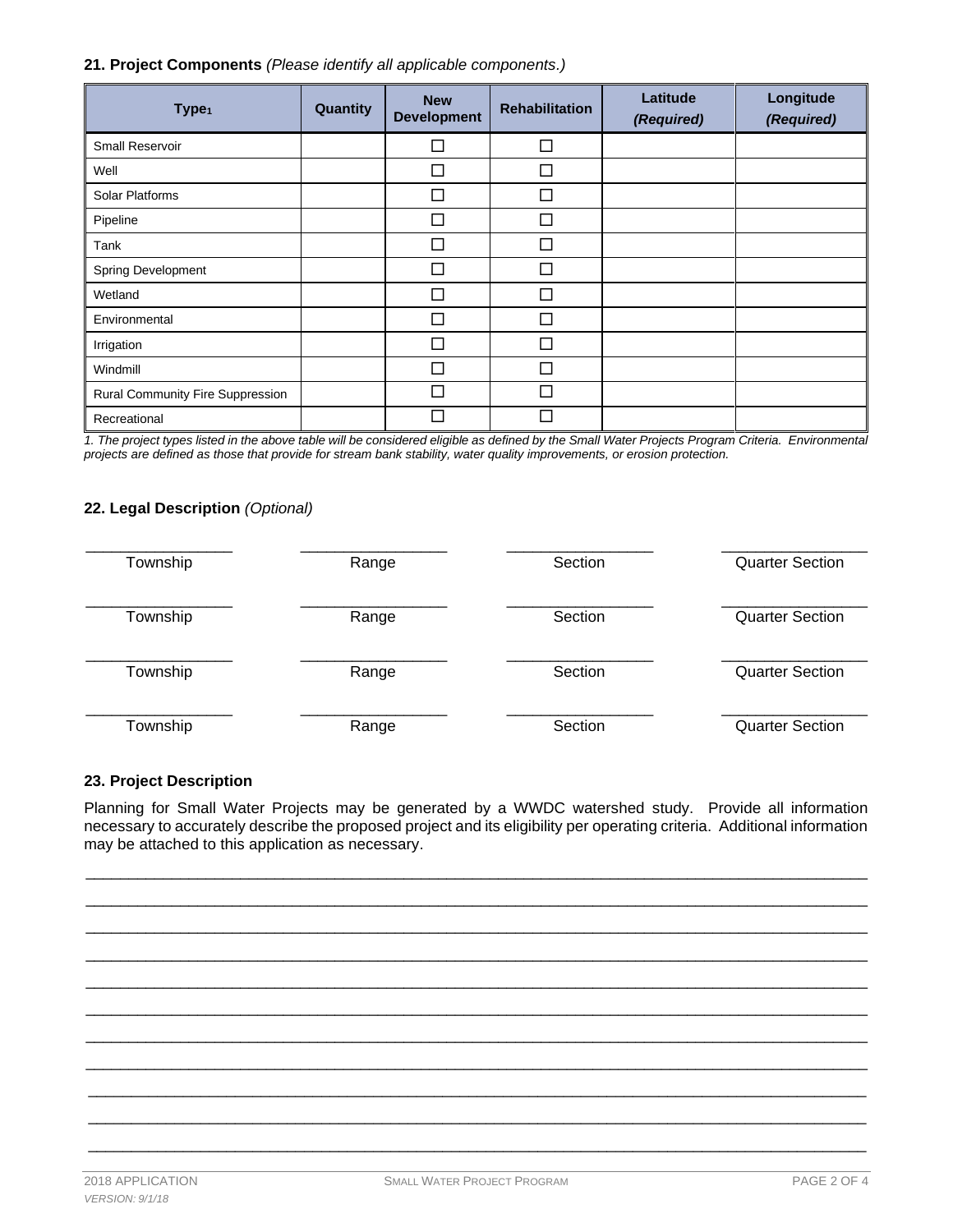#### **24. Public Benefit**

Wyoming statute 99-3-1903(k)(viii)(c) and 99-3-1904(m)(viii)(c) requires all Small Water Project Sponsors to substantiate the public benefit that is to be derived from the proposed project. Please provide all information necessary to accurately document public benefit from the proposed project. Additional information may be attached as necessary.



### **25. Project Participants**

Please list all project participants (e. g.: District, NRCS, WWNRT, BLM, Landowner, etc.), and their type of participation (e.g.: technical, financial, project oversight, etc.).

\_\_\_\_\_\_\_\_\_\_\_\_\_\_\_\_\_\_\_\_\_\_\_\_\_\_\_\_\_\_\_\_\_\_\_\_\_\_\_\_\_\_\_\_\_\_\_\_\_\_\_\_\_\_\_\_\_\_\_\_\_\_\_\_\_\_\_\_\_\_\_\_\_\_\_\_\_\_\_\_\_\_\_\_\_\_\_\_\_\_\_  $\Box$ 

| <b>30.</b> Was the project specifically identified in a WWDC Watershed Study? $\Box$ Yes $\Box$ No |
|----------------------------------------------------------------------------------------------------|
|                                                                                                    |

#### **31. Project Readiness**

Projects that have completed the following requirements prior to application may request a "Shovel-Ready" designation and may be considered as a funding priority at the Commission's discretion:

- Project designs and specifications
- Permit procurement
- State and federal agency notifications
- Land procurement, right of way, or easement acquisition
- Have finalized all other financial agreements